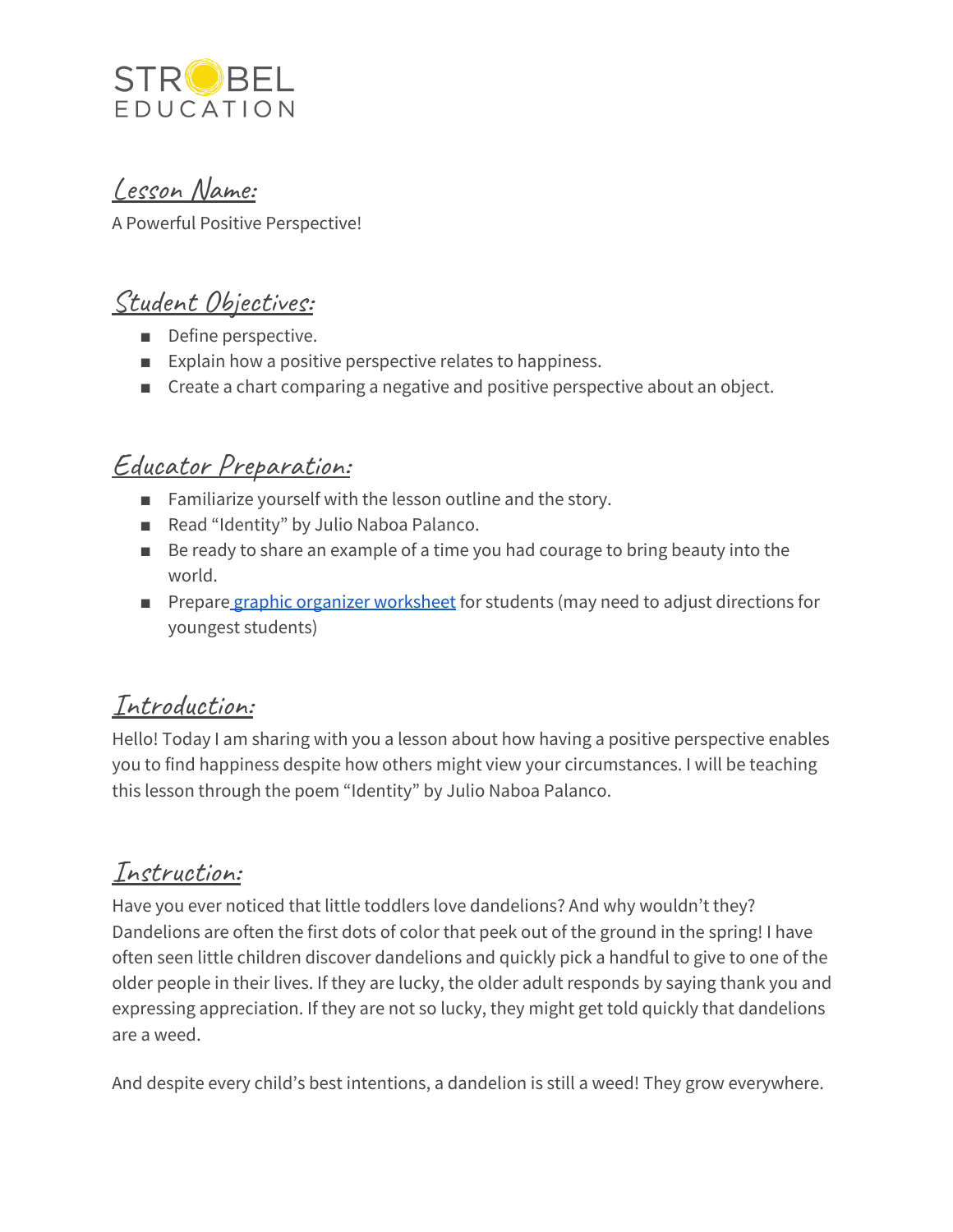

People spray pesticides to kill them in their yard. Other people pull them out of gardens—annoyed they are growing up amongst the "real" flowers. Once we get past our toddler years, we quickly realize that a bouquet of dandelions is not exactly a gift!

We figure out pretty quickly as we grow up what is supposed to be beautiful and what is not. Just like the dandelions. Unfortunately, this often informs our perspective. A perspective is how we view things in the world or how we view ourselves. You can have a positive perspective or a negative perspective. And our perspective often shapes our ability to find happiness.

If we have a negative perspective about everything, it is really easy to feel anger or sadness. If we have a positive perspective, it helps us to be hopeful about our circumstances and find happiness. That doesn't mean we can't be angry when something is not right or we shouldn't be sad when something is upsetting. Having a positive perspective does not mean ignoring the things in the world that are bad. But, having a positive perspective means believing that things can get better. It also means believing in the potential for good or beauty even when it seems challenging to see that.

In our poem today, the speaker decides to view something that most people see as negative in a positive way. I really love how the speaker decides to have a positive perspective and finds happiness in her circumstances this way.

#### Interaction:

Read ["Identity"](https://www.commonlit.org/en/texts/identity) by Julio Naboa Palanco.

### Closure:

The speaker in this poem uses an image of a weed as a way of understanding herself and decides to have a positive perspective about it. Instead of focusing on the parts of herself that are difficult or thorny, she decides to see herself with a positive perspective by understanding those parts of herself as signs of strength. By developing a positive perspective, we can find greater happiness in our current situations.

*Teacher provides examples of this from their own life. For example: When I was little, I was* treated very cruelly by someone very close to me. It was very hurtful and I still think about how it impacted me. It would be very easy for me to look back and only think of the bad in that